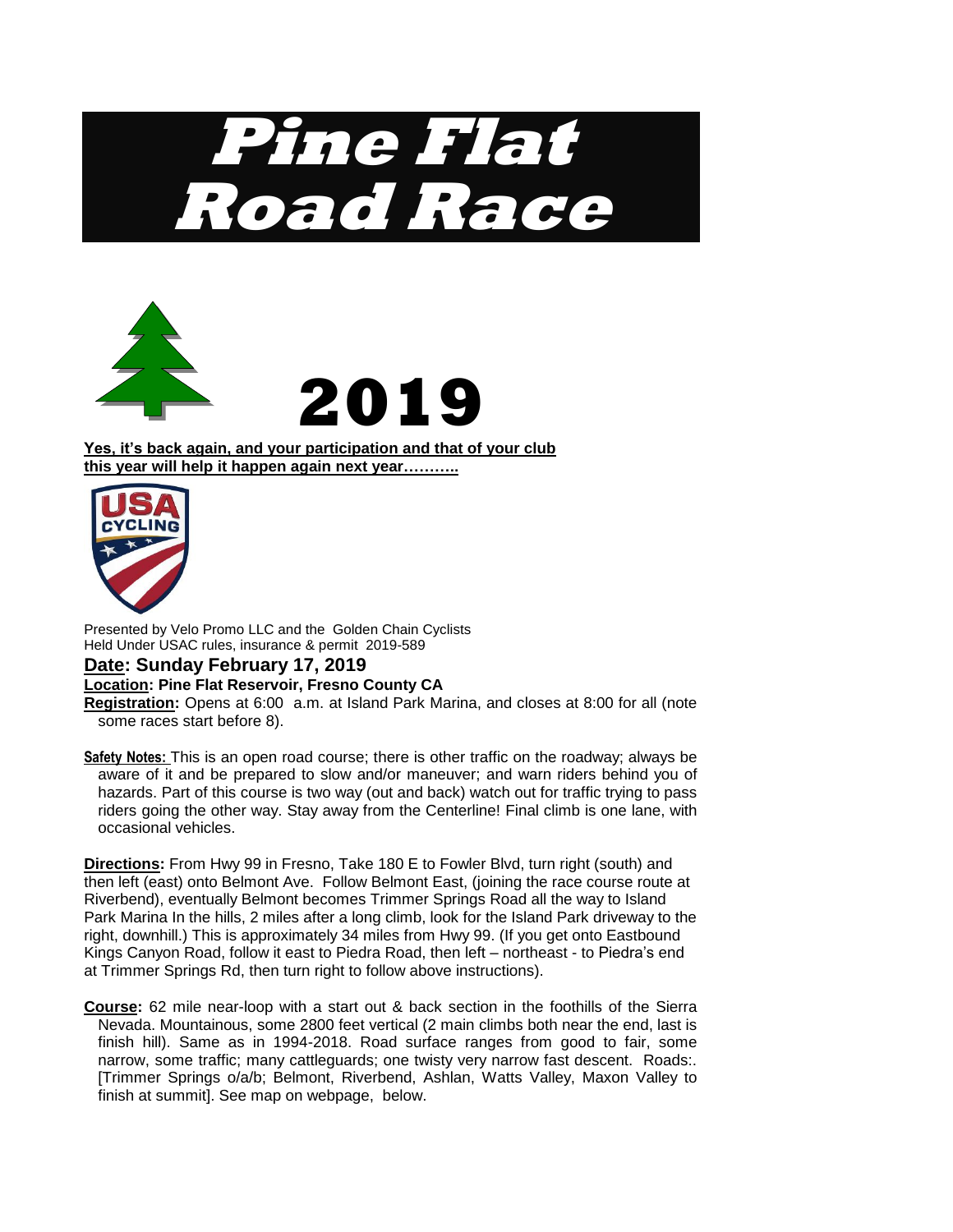| Events:                   | miles | kms     | laps | places | value | fee        | start | limit |
|---------------------------|-------|---------|------|--------|-------|------------|-------|-------|
| Cat 1/2/Pro               | 62    | 1001    | 6    | \$200  | \$40  | 7:30 am120 |       |       |
| Category 3                | 62    | 1001    | 6    | \$50   | \$40  | 7:35       | 80    |       |
| Category 4                | 62    | 1001    | 6    | \$50   | \$40  | 7:40       | 80    |       |
| Category 5                | 62    | 1001    | 6    | ----   | \$40  | 7:45       | 50    |       |
| Junior 1/2/3              | 62    | 1001    | 6    | \$50   | \$30  | 7:50       | 80    |       |
| Mstr 35+ 1-3              | 62    | 1001    | 6    | \$50   | \$40  | 7:55       | 80    |       |
| Wm 1/2/Pro                | 62    | 1001    | 6    | \$200  | \$40  | 8:00       | 80    |       |
| Women 3                   | 62    | 1001    | 6    | \$50   | \$40  | 8:05       | 80    |       |
| Junior 4/5                | 62    | 1001    | 3    | \$25   | \$20  | 8:10       | 50    |       |
| Mstr 35+4                 | 62    | 1001    | 6    | \$50   | \$40  | 8:15       | 50    |       |
| Mstr 35+ 5                | 62    | 1001    | 6    |        | \$40  | 8:20       | 50    |       |
| Women 4/5                 | 62    | 1001    | 6    |        | \$40  | 8:25       | 50    |       |
| Mstr 45+ 1-3              | 62    | 1001    | 6    | \$50   | \$40  | 8:30       | 50    |       |
| Women 35+                 | 62    | 1001    | 3    | \$25   | \$40  | 8:35       | 50    |       |
| Mstr 45+ 4/5*             |       | 62 1001 | 3    | \$25   | \$40  | 8:40       | 50    |       |
| Master 55+ 1/2/3 62 100 1 |       |         | 3    | \$25   | \$40  | 8:45       | 50    |       |
| Master 55+ 4/5 62 1001    |       |         | 3    | \$25   | \$40  | 8:50       | 50    |       |
| Master 65+**              | 62    | 1001    | 3    | \$25   | \$40  | 8:50       | 50    |       |

\*may be split into 4 and 5 category groups, based on size of field

\*\*Master 65+ will start with 55+ 4/5, but will be picked separately

**Prizes:** Merchandise, cash (\$200 minimum), awards

## **How to Enter**:

---via On-line at [www.BikeReg.com](http://www.bikereg.com/), from now to February 10, 2019 for above fees plus on-line surcharge. From Feb 11-13 the fee on-line is \$10 additional. No on-line entry after midnight PST Wednesday Feb 10. You'll need to sign and date your entry form/release at race registration desk.

 ---By Mail: You may still enter by mail, but if a group is filling, go on-line. By mail, send standard USAC entry form/release along with fee above (if Postmarked by Friday Feb 8) to Velo Promo/Cantua, 19780 Soulsbyville Road, Soulsbyville, CA 95372. For those postmarked after, add \$10. Note: indicate what category you are entering on check or form. Entries for several races in one envelope ok, but be sure to list race names on the outside. Envelopes without names of races on the outside may go to the wrong race.

 ---At Race: You may enter at the race, provided your event is not filled, for the above listed fee plus \$10.

 2019 USAC license required (available at race or online at USACycling.org). One day licenses are available only for Master 5, Cat 5 or Women 4 . Entry fees include \$1 NCNCA and \$4 USAC insurance surcharges. Numbers will be provided.

**Credits**: Credit for another VP race will be given if VP is notified via [Tech@BikeReg.com](mailto:Tech@BikeReg.com) by 5 pm PST Wednesday 2/13 that you can't compete. No credit issued if you plan to enter another race instead; no cash refunds. No substitutions for cancellations. Send email for credit to **Tech@BikeReg.com**.

**Champion Discounts**: Champions pay normal fees up front; Current NorCal/Nevada District Road Race Champions and National Road Champions will get a refund at the reg desk of all but \$4 per day if 1) their entry is received by the deadline above (otherwise they pay full fee, including late fee) and 2) they ride in the category they won the championship in (Master Champions may ride down in age, and ride for \$4, and Juniors may ride up. District jersey is not required